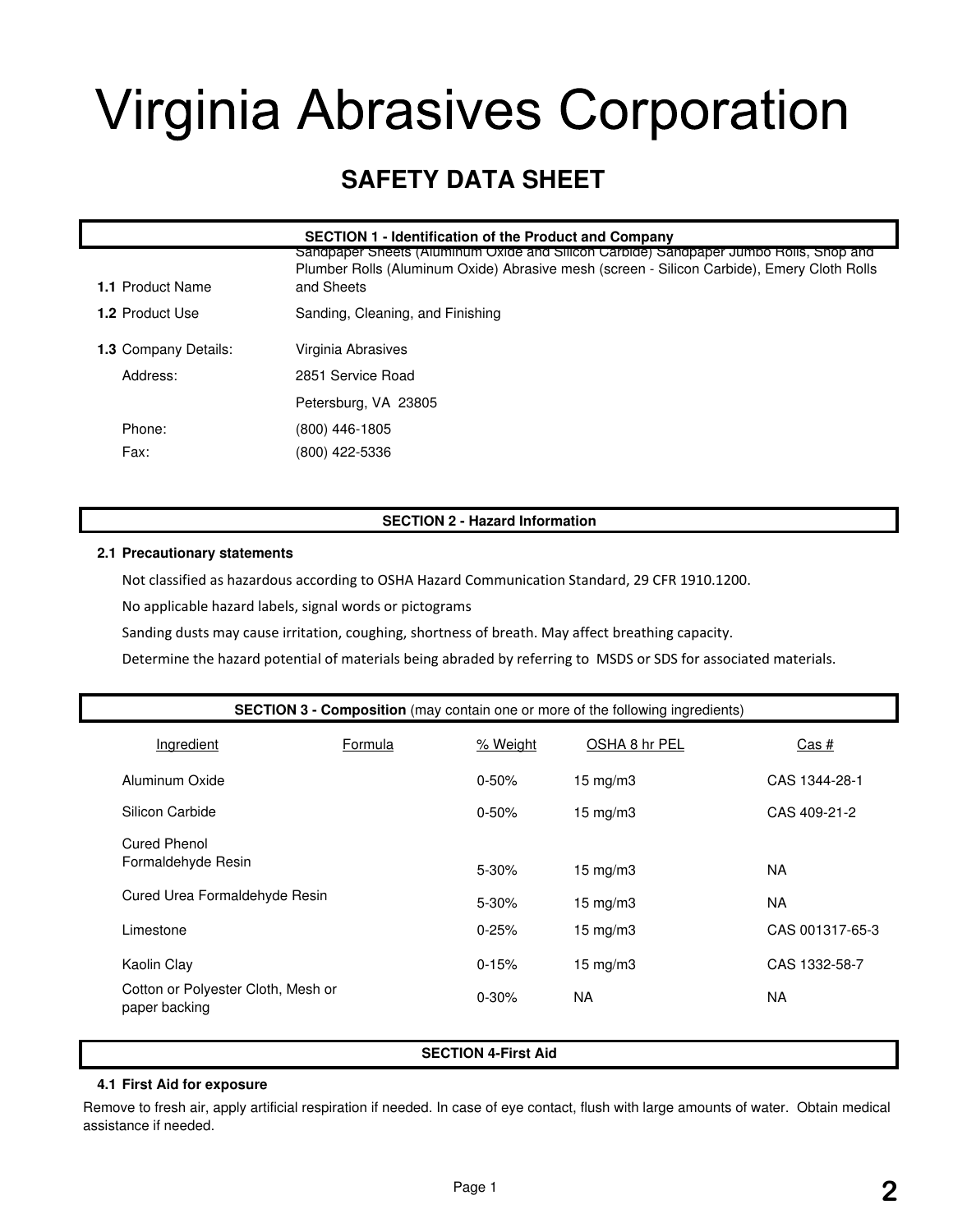### **4.2 Signs and Symptoms of Exposure**

Skin or eye irritation, coughing, shortness of breath.

| <b>SECTION 5 - Fire Fighting Measures</b> |                                         |                                              |  |
|-------------------------------------------|-----------------------------------------|----------------------------------------------|--|
| 5.1                                       | Means Of Extinction:                    | Water, CO2 or Dry Chemical fire extinguisher |  |
| 5.2                                       | Unusual Fire or Explosion Hazards: None |                                              |  |
|                                           | <b>Flammable Properties:</b>            | Does not readily support combustion          |  |
| 5.3                                       | Special Fire Fighting Procedures:       | No special procedures required               |  |
|                                           |                                         |                                              |  |

#### **SECTION 6 - Accidental Release Measures**

Not Applicable

| <b>SECTION 7- Storage, Handling and Use Procedures</b> |           |                                                                      |  |
|--------------------------------------------------------|-----------|----------------------------------------------------------------------|--|
| 7.1                                                    | Handling: | Standard industrial practices apply                                  |  |
| 7.2                                                    | Storage:  | Keep abrasive products dry. Avoid temperature and humidity extremes. |  |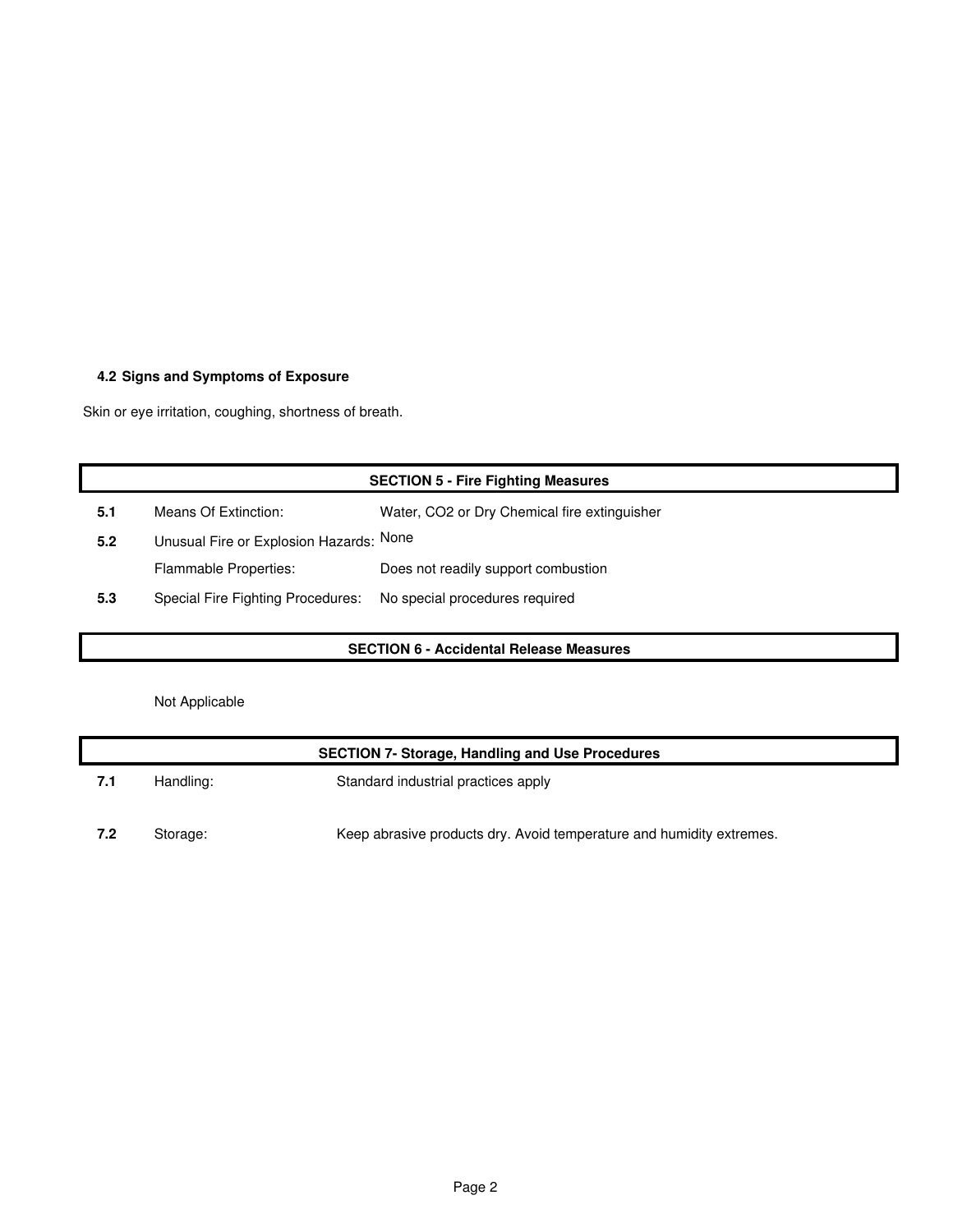#### **SECTION 8- Personal Protective Control Measures**

#### **8.1 Exposure limits**

| Chemical                          | <b>OSHA PEL</b>   | <b>ACGIH TLV</b>              |
|-----------------------------------|-------------------|-------------------------------|
|                                   |                   |                               |
| Aluminum Oxide                    | $15 \text{ mg/m}$ | $10 \text{ mg/m}$             |
| Silicon Carbide                   | 15 mg/m $3$       | 10 mg/m3 (inhalable fraction) |
| Cured Phenol                      |                   |                               |
| Formaldehyde Resin                | 15 mg/m $3$       | Not established               |
| Cured Urea Formaldehyde Resin     | 15 mg/m $3$       | Not established               |
| Limestone                         | 15 mg/m $3$       | $10 \text{ mg}/\text{m}$      |
| Kaolin Clay                       | 15 mg/m $3$       | 10 $mg/m3$                    |
| Cotton or Polyester Cloth backing | NA                | Not established               |

#### **8.2**

#### **Respiratory Protection:**

Use NIOSH approved respirator if exposure limits are exceeded or where dust exposures are excessive. Consider the potential for exposure to components of the coatings or base material being abraded or prepared in selecting proper respiratory protection. Refer to OSHA's specific standards for lead, cadmium, which may be found in coatings and material being abraded. Selection of respiratory protection depends on the contaminant type, form and concentration. Select and use respirators in accordance with OSHA 1910.134 and prudent industrial hygiene practice.

#### **Ventilation:**

Use local exhaust or general ventilation as required to minimize exposure to dust and maintain levels of contaminants lower than the established threshold limit values.

#### **Protective Gloves:**

Cloth, leather or other gloves to protect from abrasion and heat generated during grinding.

#### **Eye Protection:**

Safety glasses with side sheilds or goggles are recommended.

#### **Hearing Protection:**

Recommended when power tools are in use.

#### **Body Protection:**

Recommended when power tools are in use.

#### **Hygienic Practices:**

Use soap and water to remove dusts from person prior to eating or drinking. Protect food, drink and other consumables from dust contamination.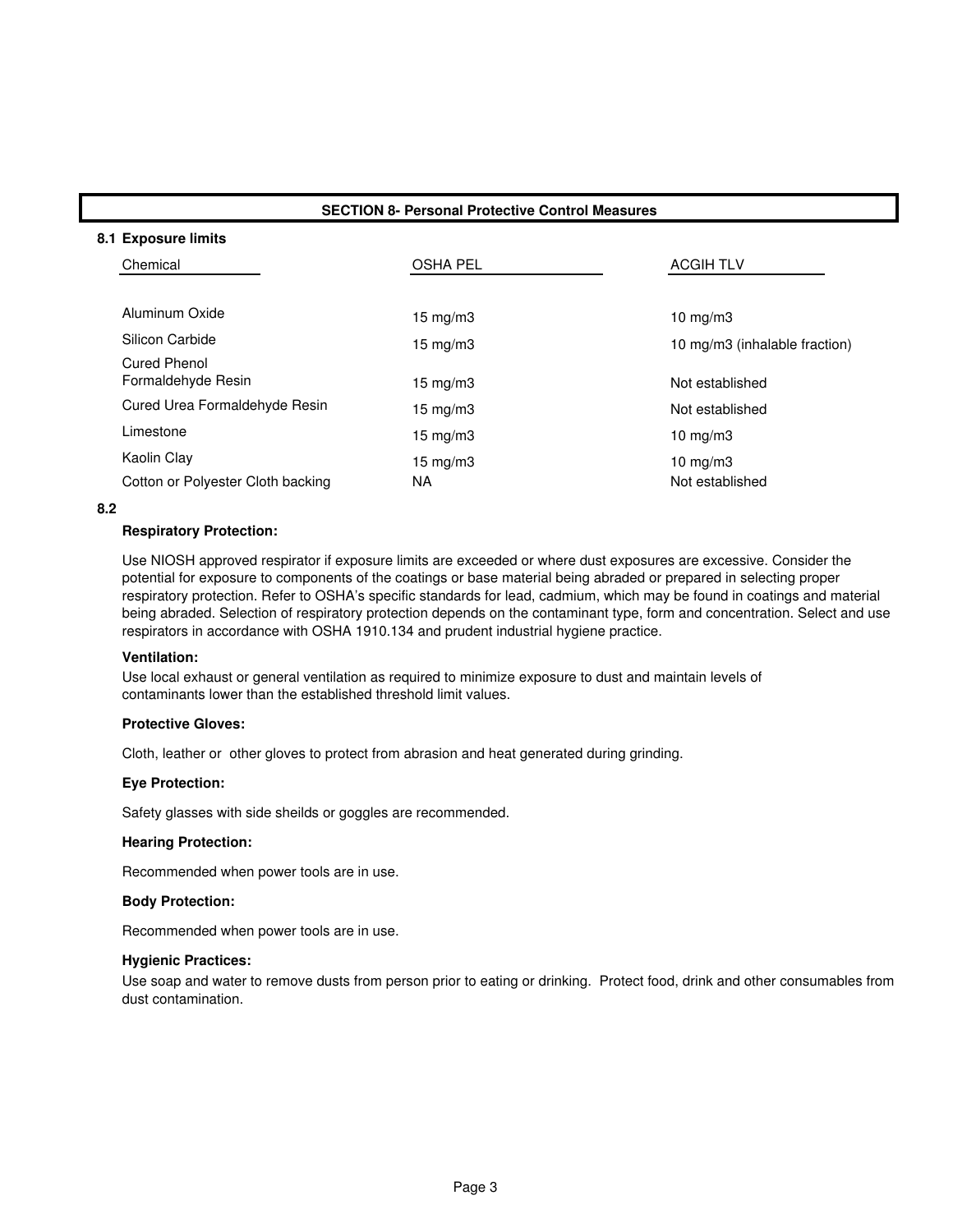|                                         | <b>SECTION 9- Physical/Chemical Characteristics</b> |                |                                                                                                     |                    |  |
|-----------------------------------------|-----------------------------------------------------|----------------|-----------------------------------------------------------------------------------------------------|--------------------|--|
| <b>Boiling Point</b>                    |                                                     | Not Applicable | <b>Specific Gravity</b>                                                                             | Heavier than water |  |
| <b>Vapor Pressure</b>                   | (mm Hg.)                                            | Not Applicable | <b>Melting Point</b>                                                                                | Not Applicable     |  |
| <b>Vapor Density</b>                    | $(AIR=1)$                                           | Not Applicable | <b>Evaporation Rate (Butyl Acetate: Not Applicable</b>                                              |                    |  |
| <b>Solubility in Water</b>              |                                                     |                | Appearance                                                                                          |                    |  |
|                                         | Paper backing disintegrates in water                |                | Cloth or paper coated with abrasive material. In various forms<br>including sheets, discs or belts. |                    |  |
| <b>Lower And Upper Explosion Limits</b> |                                                     | Not Applicable | Odor                                                                                                | Not Applicable     |  |
| <b>Flammable Limits</b>                 |                                                     | Not Applicable | <b>Degradation Temperature</b>                                                                      | Not Established    |  |
| <b>Flash Point</b>                      |                                                     | Not Applicable |                                                                                                     |                    |  |

#### **SECTION 10 - Stability and Reactivity Data**

**Stability:** Stable

**Incompatibility:** None known.

**Hazardous Decomposition Products:** Dust from sanding could contain ingredients listed in Section 2 and

material. other, potentially more hazardous components of the base material being sanded or coatings applied to the base

**Hazardous Polymerization:** Will not occur.

#### **SECTION 11 - Toxicological Data**

#### **Component information 11.1**

Ingestion: None expected under normal use conditions. Swallowing large pieces may cause obstruction.

Eye: Dust may cause eye irritation. Dust or abrasive particles may cause abrasive injury to the eyes.

Skin: None expected under normal use conditions. Contact with skin may cause removal of skin (abrasions).

Sensitization: Not expected under normal use conditions.

Chronic: Long term overexposure to dust may cause lung damage, decrease in lung function. Elevated noise levels from power equipment and other machinery may result in hearing loss. A signifcant toxicological hazard is presented by potentially hazardous materials being removed or abraded.

Carcinogenicity: None of the components are listed as a carcinogen or potential carcinogen by OSHA, NTP or IARC.